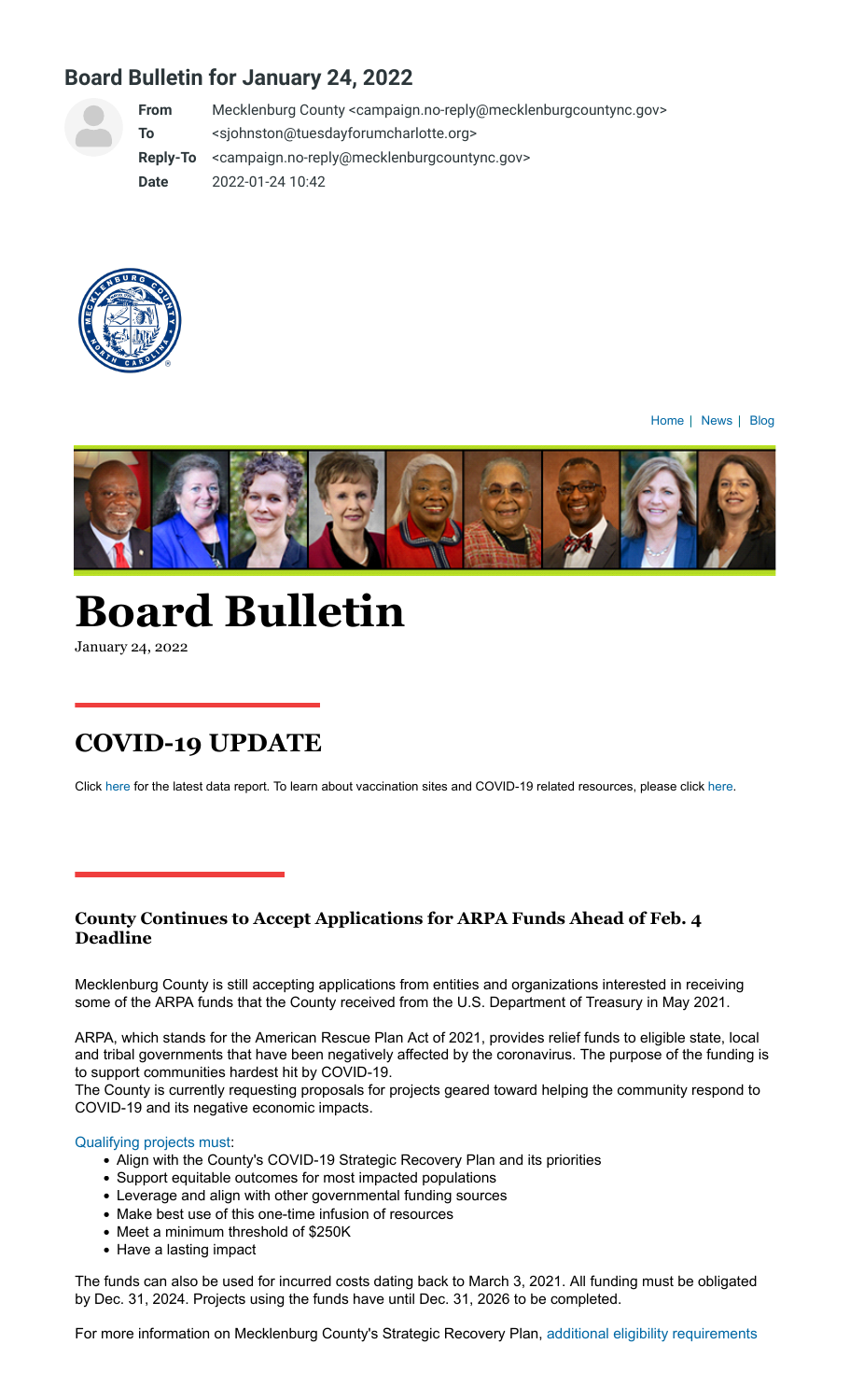#### **Charlotte-Mecklenburg Library to Host Community Event Unveiling New Mobile Library on Jan. 29**

The Charlotte Mecklenburg Library will be hosting a community event to introduce County residents to MoLi (pronounced "Molly"), the County's new Mobile Library. The Mobile Library seeks to connect people of all ages to the [Charlotte Mecklenburg Library](http://clicks.mecklenburgcountync.gov/f/a/S0gmGhKuzZ10M7jX8In5_Q~~/AACuKQA~/RgRj0U3nP4QaAWh0dHBzOi8vZ28ubWVja25jLmdvdi9yLzhjYmQ1Njk3ZGRmZjk1MjhhNTI3ZTYwMjg_Y3Q9WVRvMU9udHpPalk2SW5OdmRYSmpaU0k3WVRveU9udHBPakE3Y3pvMU9pSmxiV0ZwYkNJN2FUb3hPMms2TVRjNE8zMXpPalU2SW1WdFlXbHNJanRwT2pFM09EdHpPalE2SW5OMFlYUWlPM002TWpJNklqWXhaV1ZqT0dVMFltWmhaR0V6TXprek56VTFOekVpTzNNNk5Eb2liR1ZoWkNJN2N6bzFPaUl4T1RjNU1DSTdjem8zT2lKamFHRnVibVZzSWp0aE9qRTZlM002TlRvaVpXMWhhV3dpTzJrNk1UYzRPMzE5JlcDc3BjQgph4OfI7mFil7NFUiNzam9obnN0b25AdHVlc2RheWZvcnVtY2hhcmxvdHRlLm9yZ1gEAAADBg~~) by making services easily accessible in many of the County's underserved communities.

The 33-foot-long vehicle has a wheelchair lift for accessibility, a side awning for outdoor programming, eight public-use Chromebooks and the capacity to hold up to 2,400 physical materials including books, audiobooks, magazines, CDs and DVDs.

Join Charlotte-Mecklenburg Library staff on Saturday, January 29, 2022, at the Eastway Regional Recreational Center (3150 Eastway Park Drive, 28213) from 10 a.m. to 12 p.m., to learn more about MoLi and its services. The event will feature giveaways, tours, story time, a puppet show and more.

For more information, please visit [https://www.cmlibrary.org/mobilelibrary](http://clicks.mecklenburgcountync.gov/f/a/P7mny6DkqtsBc539IJXgBA~~/AACuKQA~/RgRj0U3nP4QaAWh0dHBzOi8vZ28ubWVja25jLmdvdi9yLzNlNmQyY2ZhN2ViMTYwZjM2ODVjNzc5ZTk_Y3Q9WVRvMU9udHpPalk2SW5OdmRYSmpaU0k3WVRveU9udHBPakE3Y3pvMU9pSmxiV0ZwYkNJN2FUb3hPMms2TVRjNE8zMXpPalU2SW1WdFlXbHNJanRwT2pFM09EdHpPalE2SW5OMFlYUWlPM002TWpJNklqWXhaV1ZqT0dVMFltWmhaR0V6TXprek56VTFOekVpTzNNNk5Eb2liR1ZoWkNJN2N6bzFPaUl4T1RjNU1DSTdjem8zT2lKamFHRnVibVZzSWp0aE9qRTZlM002TlRvaVpXMWhhV3dpTzJrNk1UYzRPMzE5JlcDc3BjQgph4OfI7mFil7NFUiNzam9obnN0b25AdHVlc2RheWZvcnVtY2hhcmxvdHRlLm9yZ1gEAAADBg~~) or contact Marketing & Communications Specialist, Jessica DiGiovanni, at [jdigiovanni@cmlibrary.org.](mailto:jdigiovanni@cmlibrary.org)

#### **County Manager's Office Launches Environmental Justice Action Plan**

Mecklenburg County is the convener of the Environmental Justice Action Plan. Since adoption of the Environmental Leadership Policy and Action Plan in March 2021, the County Manager's Office has been working to bring a consultant on board to assist with the development of a community-centric Environmental Justice Action Plan. This comprehensive plan will serve as a roadmap toward making Mecklenburg County a more environmentally just community.

The Environmental Justice Action Plan will be informed from updated environmental justice data (e.g., demographic, transportation, health outcomes, equitable access to viable resources) as well as feedback from County residents. The County Manager's Office will lead the effort to get input from County residents regarding what they are experiencing as it relates to environmental justice. In addition to seeking feedback from residents to populate the plan, the County Manager's Office is also seeking guidance from the County's Advisory Boards.

Commissioners or members of the public who would like additional information about the Environmental Justice Action Plan are asked to contact Erin Stanforth, Sustainability & Resiliency Manager, at [Erin.Stanforth@MeckNC.Gov](mailto:erin.stanforth@mecknc.gov)

#### **Mecklenburg County Government's FY2021 Performance Report Results Available Online**

The County's FY21 Performance Report, which provides an overview of accomplishments that have occurred during year two of Mecklenburg County's FY2020-FY2022 strategic business plan, is now available [online](http://clicks.mecklenburgcountync.gov/f/a/DemtO-KgemQsj0I8JTQz-w~~/AACuKQA~/RgRj0U3nP4QaAWh0dHBzOi8vZ28ubWVja25jLmdvdi9yLzBlMmM4NmQ5YjU4MTE1ZjI2OTUxN2E2ODk_Y3Q9WVRvMU9udHpPalk2SW5OdmRYSmpaU0k3WVRveU9udHBPakE3Y3pvMU9pSmxiV0ZwYkNJN2FUb3hPMms2TVRjNE8zMXpPalU2SW1WdFlXbHNJanRwT2pFM09EdHpPalE2SW5OMFlYUWlPM002TWpJNklqWXhaV1ZqT0dVMFltWmhaR0V6TXprek56VTFOekVpTzNNNk5Eb2liR1ZoWkNJN2N6bzFPaUl4T1RjNU1DSTdjem8zT2lKamFHRnVibVZzSWp0aE9qRTZlM002TlRvaVpXMWhhV3dpTzJrNk1UYzRPMzE5JlcDc3BjQgph4OfI7mFil7NFUiNzam9obnN0b25AdHVlc2RheWZvcnVtY2hhcmxvdHRlLm9yZ1gEAAADBg~~). The report includes a review of the impact that the pandemic has had on the County, and highlights some of the County's achievements from the past year.

FY2021 Achievements include:

- !"A 99.22% personal and real property tax collection rate. The rate has been consistently over 99% for the last five fiscal years.
- . 786 children served via the County's [MECK Pre-K program](http://clicks.mecklenburgcountync.gov/f/a/JuIg4cSWjTSILwtDXmHvQw~~/AACuKQA~/RgRj0U3nP4QaAWh0dHBzOi8vZ28ubWVja25jLmdvdi9yLzY1MWQ3ZGYyODAyM2Q0ODQ5OGU1OGU2ODg_Y3Q9WVRvMU9udHpPalk2SW5OdmRYSmpaU0k3WVRveU9udHBPakE3Y3pvMU9pSmxiV0ZwYkNJN2FUb3hPMms2TVRjNE8zMXpPalU2SW1WdFlXbHNJanRwT2pFM09EdHpPalE2SW5OMFlYUWlPM002TWpJNklqWXhaV1ZqT0dVMFltWmhaR0V6TXprek56VTFOekVpTzNNNk5Eb2liR1ZoWkNJN2N6bzFPaUl4T1RjNU1DSTdjem8zT2lKamFHRnVibVZzSWp0aE9qRTZlM002TlRvaVpXMWhhV3dpTzJrNk1UYzRPMzE5JlcDc3BjQgph4OfI7mFil7NFUiNzam9obnN0b25AdHVlc2RheWZvcnVtY2hhcmxvdHRlLm9yZ1gEAAADBg~~)
- . 97% of individuals served in three of the County's supportive housing programs were stably housed and remained stably housed at the end of the fiscal year.

The report also reveals the pandemic's impact on the County.

- !"Customer satisfaction surveys went from 216,285 unique responses in FY20 to 120,324 unique responses in FY21 due to closures.
- !"Active library cardholders decreased from 36% of County households (FY20) to 32% (FY21) because of COVID-19 related closures.
- The Unified Workforce Development retention rate declined from 63% (FY20) to 57% (FY21). The decline was driven by layoffs due to the pandemic and customers concerned about the risks of working.

For more information on the report please contact, Director of Strategic Planning & Evaluation, Dr. Monica Allen, at [Monica.Allen@MeckNC.Gov](mailto:Monica.Allen@MeckNC.Gov).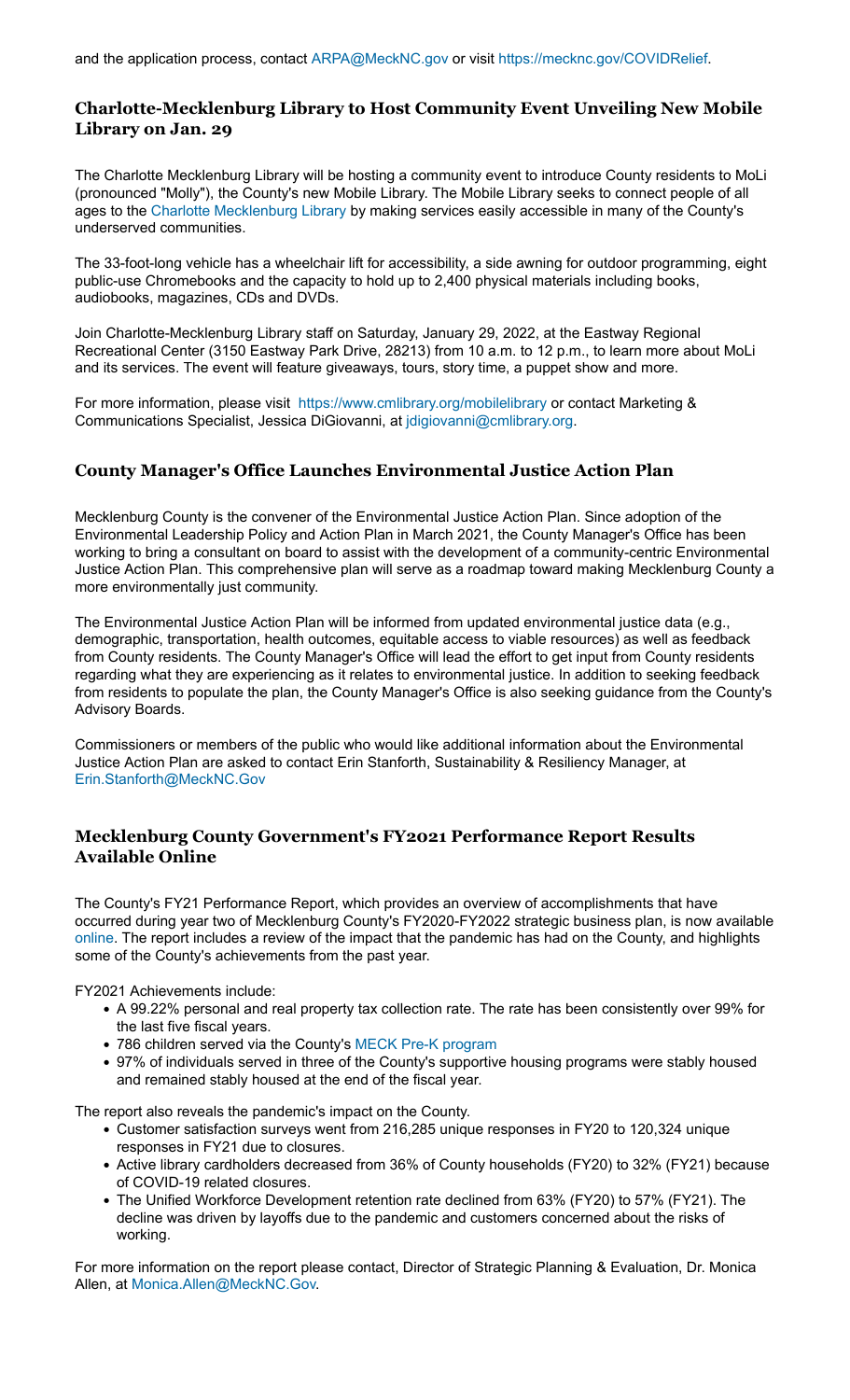#### **Charlotte-Mecklenburg Continuum of Care (CoC) Prepares for 2022 Point-in-Time (PIT) Count**

The Charlotte-Mecklenburg Continuum of Care (CoC) is preparing for the 2022 Point-in-Time (PIT) Count, referred to locally as ["EverybodyCountsCLT.](http://clicks.mecklenburgcountync.gov/f/a/7iZ69_wa0fzirWAgqy2G1Q~~/AACuKQA~/RgRj0U3nP4QaAWh0dHBzOi8vZ28ubWVja25jLmdvdi9yL2VhMTI5YmM4YzBjMDM2ZTU0MmEyZTk5ZGQ_Y3Q9WVRvMU9udHpPalk2SW5OdmRYSmpaU0k3WVRveU9udHBPakE3Y3pvMU9pSmxiV0ZwYkNJN2FUb3hPMms2TVRjNE8zMXpPalU2SW1WdFlXbHNJanRwT2pFM09EdHpPalE2SW5OMFlYUWlPM002TWpJNklqWXhaV1ZqT0dVMFltWmhaR0V6TXprek56VTFOekVpTzNNNk5Eb2liR1ZoWkNJN2N6bzFPaUl4T1RjNU1DSTdjem8zT2lKamFHRnVibVZzSWp0aE9qRTZlM002TlRvaVpXMWhhV3dpTzJrNk1UYzRPMzE5JlcDc3BjQgph4OfI7mFil7NFUiNzam9obnN0b25AdHVlc2RheWZvcnVtY2hhcmxvdHRlLm9yZ1gEAAADBg~~)" The PIT Count is slated to begin on Wednesday, Jan. 26, and is intended to capture the number of people experiencing homelessness in an emergency shelter, safe haven, transitional housing facility, or in an unsheltered location unfit for human habitation.

[Mecklenburg County Community Support Services](http://clicks.mecklenburgcountync.gov/f/a/MDTPB2ZtPPTfVJtZ6n-KVA~~/AACuKQA~/RgRj0U3nP4QaAWh0dHBzOi8vZ28ubWVja25jLmdvdi9yLzE3Yzg2OGRkZDA1YTAwYTRjOGM0OTQ3OTE_Y3Q9WVRvMU9udHpPalk2SW5OdmRYSmpaU0k3WVRveU9udHBPakE3Y3pvMU9pSmxiV0ZwYkNJN2FUb3hPMms2TVRjNE8zMXpPalU2SW1WdFlXbHNJanRwT2pFM09EdHpPalE2SW5OMFlYUWlPM002TWpJNklqWXhaV1ZqT0dVMFltWmhaR0V6TXprek56VTFOekVpTzNNNk5Eb2liR1ZoWkNJN2N6bzFPaUl4T1RjNU1DSTdjem8zT2lKamFHRnVibVZzSWp0aE9qRTZlM002TlRvaVpXMWhhV3dpTzJrNk1UYzRPMzE5JlcDc3BjQgph4OfI7mFil7NFUiNzam9obnN0b25AdHVlc2RheWZvcnVtY2hhcmxvdHRlLm9yZ1gEAAADBg~~) manages the work of the PIT Count on behalf of the CoC, which is a mandated, annual activity of all Continuums of Care as a condition of receiving federal homelessness assistance from the U.S. Department of Housing & Urban Development (HUD).

This year's PIT Count will spotlight the issue of [youth homelessness](http://clicks.mecklenburgcountync.gov/f/a/erSq-g8ddplUSqb7imNMJQ~~/AACuKQA~/RgRj0U3nP4QaAWh0dHBzOi8vZ28ubWVja25jLmdvdi9yLzQ2M2FlMDMwYzkwZmRmNjViNzVmNzYwNGU_Y3Q9WVRvMU9udHpPalk2SW5OdmRYSmpaU0k3WVRveU9udHBPakE3Y3pvMU9pSmxiV0ZwYkNJN2FUb3hPMms2TVRjNE8zMXpPalU2SW1WdFlXbHNJanRwT2pFM09EdHpPalE2SW5OMFlYUWlPM002TWpJNklqWXhaV1ZqT0dVMFltWmhaR0V6TXprek56VTFOekVpTzNNNk5Eb2liR1ZoWkNJN2N6bzFPaUl4T1RjNU1DSTdjem8zT2lKamFHRnVibVZzSWp0aE9qRTZlM002TlRvaVpXMWhhV3dpTzJrNk1UYzRPMzE5JlcDc3BjQgph4OfI7mFil7NFUiNzam9obnN0b25AdHVlc2RheWZvcnVtY2hhcmxvdHRlLm9yZ1gEAAADBg~~). In addition to the new youth-PIT Count, Charlotte-Mecklenburg will complete the unsheltered portion of the PIT count by relying primarily on street outreach, PATH staff, and grassroots organizations already engaged with individuals experiencing unsheltered homelessness. In response to COVID-19, the 2022 PIT Count will not utilize volunteers to conduct surveys; however, there are multiple ways individuals and groups can still meaningfully support the homeless service organizations who will shoulder most of the work.

To learn more about the 2022 updates and how to support the PIT Count, please contact, Director of Community Support Services, Stacy Lowry, at [Stacy.Lowry@MeckNC.Gov](mailto:Stacy.Lowry@mecknc.gov); or visit: [www.everybodycountsclt.org](http://clicks.mecklenburgcountync.gov/f/a/zCi0aab110Ca-yLX4P7BNA~~/AACuKQA~/RgRj0U3nP4QaAWh0dHBzOi8vZ28ubWVja25jLmdvdi9yLzY0ZTczYmVhNzhkMWM1M2M3ZjQxZTc1ZmU_Y3Q9WVRvMU9udHpPalk2SW5OdmRYSmpaU0k3WVRveU9udHBPakE3Y3pvMU9pSmxiV0ZwYkNJN2FUb3hPMms2TVRjNE8zMXpPalU2SW1WdFlXbHNJanRwT2pFM09EdHpPalE2SW5OMFlYUWlPM002TWpJNklqWXhaV1ZqT0dVMFltWmhaR0V6TXprek56VTFOekVpTzNNNk5Eb2liR1ZoWkNJN2N6bzFPaUl4T1RjNU1DSTdjem8zT2lKamFHRnVibVZzSWp0aE9qRTZlM002TlRvaVpXMWhhV3dpTzJrNk1UYzRPMzE5JlcDc3BjQgph4OfI7mFil7NFUiNzam9obnN0b25AdHVlc2RheWZvcnVtY2hhcmxvdHRlLm9yZ1gEAAADBg~~).

#### **NEWS RELEASES**

- . [Mecklenburg County Weekend Service Operations Update](http://clicks.mecklenburgcountync.gov/f/a/tSmCE7RRTNk8AktpSSa02w~~/AACuKQA~/RgRj0U3nP4QaAWh0dHBzOi8vZ28ubWVja25jLmdvdi9yL2NlYzNhMmFhOWFhMmQyYjg1N2Y5OTcyNjI_Y3Q9WVRvMU9udHpPalk2SW5OdmRYSmpaU0k3WVRveU9udHBPakE3Y3pvMU9pSmxiV0ZwYkNJN2FUb3hPMms2TVRjNE8zMXpPalU2SW1WdFlXbHNJanRwT2pFM09EdHpPalE2SW5OMFlYUWlPM002TWpJNklqWXhaV1ZqT0dVMFltWmhaR0V6TXprek56VTFOekVpTzNNNk5Eb2liR1ZoWkNJN2N6bzFPaUl4T1RjNU1DSTdjem8zT2lKamFHRnVibVZzSWp0aE9qRTZlM002TlRvaVpXMWhhV3dpTzJrNk1UYzRPMzE5JlcDc3BjQgph4OfI7mFil7NFUiNzam9obnN0b25AdHVlc2RheWZvcnVtY2hhcmxvdHRlLm9yZ1gEAAADBg~~)
- . [Extreme Weather Event Homeless Shelter Update Jan. 21](http://clicks.mecklenburgcountync.gov/f/a/0SEIvX3RDBAYFgW2IL1VEQ~~/AACuKQA~/RgRj0U3nP4QaAWh0dHBzOi8vZ28ubWVja25jLmdvdi9yLzkyMmRjNzNjYzQyMDA4MjdkZmRlNDk3Njk_Y3Q9WVRvMU9udHpPalk2SW5OdmRYSmpaU0k3WVRveU9udHBPakE3Y3pvMU9pSmxiV0ZwYkNJN2FUb3hPMms2TVRjNE8zMXpPalU2SW1WdFlXbHNJanRwT2pFM09EdHpPalE2SW5OMFlYUWlPM002TWpJNklqWXhaV1ZqT0dVMFltWmhaR0V6TXprek56VTFOekVpTzNNNk5Eb2liR1ZoWkNJN2N6bzFPaUl4T1RjNU1DSTdjem8zT2lKamFHRnVibVZzSWp0aE9qRTZlM002TlRvaVpXMWhhV3dpTzJrNk1UYzRPMzE5JlcDc3BjQgph4OfI7mFil7NFUiNzam9obnN0b25AdHVlc2RheWZvcnVtY2hhcmxvdHRlLm9yZ1gEAAADBg~~)
- [FY2021 Performance Report Results Available](http://clicks.mecklenburgcountync.gov/f/a/iluTe4-SfRstrK3lvBo4cg~~/AACuKQA~/RgRj0U3nP4QaAWh0dHBzOi8vZ28ubWVja25jLmdvdi9yLzEzMjViNTQ5ZDhlMzg0ODc3N2I2NjBiOWY_Y3Q9WVRvMU9udHpPalk2SW5OdmRYSmpaU0k3WVRveU9udHBPakE3Y3pvMU9pSmxiV0ZwYkNJN2FUb3hPMms2TVRjNE8zMXpPalU2SW1WdFlXbHNJanRwT2pFM09EdHpPalE2SW5OMFlYUWlPM002TWpJNklqWXhaV1ZqT0dVMFltWmhaR0V6TXprek56VTFOekVpTzNNNk5Eb2liR1ZoWkNJN2N6bzFPaUl4T1RjNU1DSTdjem8zT2lKamFHRnVibVZzSWp0aE9qRTZlM002TlRvaVpXMWhhV3dpTzJrNk1UYzRPMzE5JlcDc3BjQgph4OfI7mFil7NFUiNzam9obnN0b25AdHVlc2RheWZvcnVtY2hhcmxvdHRlLm9yZ1gEAAADBg~~)
- [Mecklenburg Board of County Commissioners FY2023 Budget Retreat](http://clicks.mecklenburgcountync.gov/f/a/OiO_H-l_6rxvZNHmbS96Dw~~/AACuKQA~/RgRj0U3nP4QaAWh0dHBzOi8vZ28ubWVja25jLmdvdi9yLzRiNmU1ZjVlODYxNDJhOTdmM2JlYzliZjQ_Y3Q9WVRvMU9udHpPalk2SW5OdmRYSmpaU0k3WVRveU9udHBPakE3Y3pvMU9pSmxiV0ZwYkNJN2FUb3hPMms2TVRjNE8zMXpPalU2SW1WdFlXbHNJanRwT2pFM09EdHpPalE2SW5OMFlYUWlPM002TWpJNklqWXhaV1ZqT0dVMFltWmhaR0V6TXprek56VTFOekVpTzNNNk5Eb2liR1ZoWkNJN2N6bzFPaUl4T1RjNU1DSTdjem8zT2lKamFHRnVibVZzSWp0aE9qRTZlM002TlRvaVpXMWhhV3dpTzJrNk1UYzRPMzE5JlcDc3BjQgph4OfI7mFil7NFUiNzam9obnN0b25AdHVlc2RheWZvcnVtY2hhcmxvdHRlLm9yZ1gEAAADBg~~)
- !"[Gibbie Harris Inducted into Order of the Hornet](http://clicks.mecklenburgcountync.gov/f/a/Gbjy0KfUVW4ycvCgWA3G6A~~/AACuKQA~/RgRj0U3nP4QaAWh0dHBzOi8vZ28ubWVja25jLmdvdi9yLzkwYzVmN2JlZmU4YWUyODM1MTExOWM2OWE_Y3Q9WVRvMU9udHpPalk2SW5OdmRYSmpaU0k3WVRveU9udHBPakE3Y3pvMU9pSmxiV0ZwYkNJN2FUb3hPMms2TVRjNE8zMXpPalU2SW1WdFlXbHNJanRwT2pFM09EdHpPalE2SW5OMFlYUWlPM002TWpJNklqWXhaV1ZqT0dVMFltWmhaR0V6TXprek56VTFOekVpTzNNNk5Eb2liR1ZoWkNJN2N6bzFPaUl4T1RjNU1DSTdjem8zT2lKamFHRnVibVZzSWp0aE9qRTZlM002TlRvaVpXMWhhV3dpTzJrNk1UYzRPMzE5JlcDc3BjQgph4OfI7mFil7NFUiNzam9obnN0b25AdHVlc2RheWZvcnVtY2hhcmxvdHRlLm9yZ1gEAAADBg~~)
- [BOCC Regular Meeting January 19](http://clicks.mecklenburgcountync.gov/f/a/E6tHUtCP54MqVjjGLdANsQ~~/AACuKQA~/RgRj0U3nP4QaAWh0dHBzOi8vZ28ubWVja25jLmdvdi9yL2ZkNDRhMmZjYjI1Yjg2M2VjYTQzMWY5OWU_Y3Q9WVRvMU9udHpPalk2SW5OdmRYSmpaU0k3WVRveU9udHBPakE3Y3pvMU9pSmxiV0ZwYkNJN2FUb3hPMms2TVRjNE8zMXpPalU2SW1WdFlXbHNJanRwT2pFM09EdHpPalE2SW5OMFlYUWlPM002TWpJNklqWXhaV1ZqT0dVMFltWmhaR0V6TXprek56VTFOekVpTzNNNk5Eb2liR1ZoWkNJN2N6bzFPaUl4T1RjNU1DSTdjem8zT2lKamFHRnVibVZzSWp0aE9qRTZlM002TlRvaVpXMWhhV3dpTzJrNk1UYzRPMzE5JlcDc3BjQgph4OfI7mFil7NFUiNzam9obnN0b25AdHVlc2RheWZvcnVtY2hhcmxvdHRlLm9yZ1gEAAADBg~~)
- . [Emergency Shelters Demobilizing on Monday, Jan. 17](http://clicks.mecklenburgcountync.gov/f/a/KY8LEcJMUbu2XVUxaeb72A~~/AACuKQA~/RgRj0U3nP4QaAWh0dHBzOi8vZ28ubWVja25jLmdvdi9yLzBiZThmZDViNWMxODU5NDA3OTY3NDI4YzY_Y3Q9WVRvMU9udHpPalk2SW5OdmRYSmpaU0k3WVRveU9udHBPakE3Y3pvMU9pSmxiV0ZwYkNJN2FUb3hPMms2TVRjNE8zMXpPalU2SW1WdFlXbHNJanRwT2pFM09EdHpPalE2SW5OMFlYUWlPM002TWpJNklqWXhaV1ZqT0dVMFltWmhaR0V6TXprek56VTFOekVpTzNNNk5Eb2liR1ZoWkNJN2N6bzFPaUl4T1RjNU1DSTdjem8zT2lKamFHRnVibVZzSWp0aE9qRTZlM002TlRvaVpXMWhhV3dpTzJrNk1UYzRPMzE5JlcDc3BjQgph4OfI7mFil7NFUiNzam9obnN0b25AdHVlc2RheWZvcnVtY2hhcmxvdHRlLm9yZ1gEAAADBg~~)
- [County Delays Opening Due to Winter Weather](http://clicks.mecklenburgcountync.gov/f/a/pIxAr_df8W5Sgrjw71LEEA~~/AACuKQA~/RgRj0U3nP4QaAWh0dHBzOi8vZ28ubWVja25jLmdvdi9yL2I4ODFhMTgxMDg2NGEyODJkMWE2NDAxODM_Y3Q9WVRvMU9udHpPalk2SW5OdmRYSmpaU0k3WVRveU9udHBPakE3Y3pvMU9pSmxiV0ZwYkNJN2FUb3hPMms2TVRjNE8zMXpPalU2SW1WdFlXbHNJanRwT2pFM09EdHpPalE2SW5OMFlYUWlPM002TWpJNklqWXhaV1ZqT0dVMFltWmhaR0V6TXprek56VTFOekVpTzNNNk5Eb2liR1ZoWkNJN2N6bzFPaUl4T1RjNU1DSTdjem8zT2lKamFHRnVibVZzSWp0aE9qRTZlM002TlRvaVpXMWhhV3dpTzJrNk1UYzRPMzE5JlcDc3BjQgph4OfI7mFil7NFUiNzam9obnN0b25AdHVlc2RheWZvcnVtY2hhcmxvdHRlLm9yZ1gEAAADBg~~)
- . [Extreme Weather Event Homeless Shelter Update](http://clicks.mecklenburgcountync.gov/f/a/rj227To5x1now99ZgjkbQg~~/AACuKQA~/RgRj0U3nP4QaAWh0dHBzOi8vZ28ubWVja25jLmdvdi9yLzNlNTg0M2FlZGUwODcwOWZjYzY5NDQ3YzU_Y3Q9WVRvMU9udHpPalk2SW5OdmRYSmpaU0k3WVRveU9udHBPakE3Y3pvMU9pSmxiV0ZwYkNJN2FUb3hPMms2TVRjNE8zMXpPalU2SW1WdFlXbHNJanRwT2pFM09EdHpPalE2SW5OMFlYUWlPM002TWpJNklqWXhaV1ZqT0dVMFltWmhaR0V6TXprek56VTFOekVpTzNNNk5Eb2liR1ZoWkNJN2N6bzFPaUl4T1RjNU1DSTdjem8zT2lKamFHRnVibVZzSWp0aE9qRTZlM002TlRvaVpXMWhhV3dpTzJrNk1UYzRPMzE5JlcDc3BjQgph4OfI7mFil7NFUiNzam9obnN0b25AdHVlc2RheWZvcnVtY2hhcmxvdHRlLm9yZ1gEAAADBg~~)
- . [Two New COVID-19 Testing Sites Opening Jan. 17](http://clicks.mecklenburgcountync.gov/f/a/2WOlL-WmYpqGF_7HWNweiQ~~/AACuKQA~/RgRj0U3nP4QaAWh0dHBzOi8vZ28ubWVja25jLmdvdi9yLzJmZTY2ZTBmYzUzZDQyMDNhYmM2YWQyMTM_Y3Q9WVRvMU9udHpPalk2SW5OdmRYSmpaU0k3WVRveU9udHBPakE3Y3pvMU9pSmxiV0ZwYkNJN2FUb3hPMms2TVRjNE8zMXpPalU2SW1WdFlXbHNJanRwT2pFM09EdHpPalE2SW5OMFlYUWlPM002TWpJNklqWXhaV1ZqT0dVMFltWmhaR0V6TXprek56VTFOekVpTzNNNk5Eb2liR1ZoWkNJN2N6bzFPaUl4T1RjNU1DSTdjem8zT2lKamFHRnVibVZzSWp0aE9qRTZlM002TlRvaVpXMWhhV3dpTzJrNk1UYzRPMzE5JlcDc3BjQgph4OfI7mFil7NFUiNzam9obnN0b25AdHVlc2RheWZvcnVtY2hhcmxvdHRlLm9yZ1gEAAADBg~~)
- . [First Budget Public Hearing for Fiscal Year 2023 Scheduled for January 19](http://clicks.mecklenburgcountync.gov/f/a/pQQtOWY57XWVvYb322V1BQ~~/AACuKQA~/RgRj0U3nP4QaAWh0dHBzOi8vZ28ubWVja25jLmdvdi9yLzQyNTNmZTI5ZWY2MDk2NzhkYmFhYzIwOTk_Y3Q9WVRvMU9udHpPalk2SW5OdmRYSmpaU0k3WVRveU9udHBPakE3Y3pvMU9pSmxiV0ZwYkNJN2FUb3hPMms2TVRjNE8zMXpPalU2SW1WdFlXbHNJanRwT2pFM09EdHpPalE2SW5OMFlYUWlPM002TWpJNklqWXhaV1ZqT0dVMFltWmhaR0V6TXprek56VTFOekVpTzNNNk5Eb2liR1ZoWkNJN2N6bzFPaUl4T1RjNU1DSTdjem8zT2lKamFHRnVibVZzSWp0aE9qRTZlM002TlRvaVpXMWhhV3dpTzJrNk1UYzRPMzE5JlcDc3BjQgph4OfI7mFil7NFUiNzam9obnN0b25AdHVlc2RheWZvcnVtY2hhcmxvdHRlLm9yZ1gEAAADBg~~)
- . [County Hosts Information Session for ARPA Funds Virtual Option Added](http://clicks.mecklenburgcountync.gov/f/a/COAyWexPRIwa5gqsToThdg~~/AACuKQA~/RgRj0U3nP4QaAWh0dHBzOi8vZ28ubWVja25jLmdvdi9yL2ZiNDM3NDNlMTNmN2JmNDQxZWEyNWY0ODE_Y3Q9WVRvMU9udHpPalk2SW5OdmRYSmpaU0k3WVRveU9udHBPakE3Y3pvMU9pSmxiV0ZwYkNJN2FUb3hPMms2TVRjNE8zMXpPalU2SW1WdFlXbHNJanRwT2pFM09EdHpPalE2SW5OMFlYUWlPM002TWpJNklqWXhaV1ZqT0dVMFltWmhaR0V6TXprek56VTFOekVpTzNNNk5Eb2liR1ZoWkNJN2N6bzFPaUl4T1RjNU1DSTdjem8zT2lKamFHRnVibVZzSWp0aE9qRTZlM002TlRvaVpXMWhhV3dpTzJrNk1UYzRPMzE5JlcDc3BjQgph4OfI7mFil7NFUiNzam9obnN0b25AdHVlc2RheWZvcnVtY2hhcmxvdHRlLm9yZ1gEAAADBg~~)

Click [here](http://clicks.mecklenburgcountync.gov/f/a/tMdoVGaOn3Dy2XSbgiDPiw~~/AACuKQA~/RgRj0U3nP4QaAWh0dHBzOi8vZ28ubWVja25jLmdvdi9yL2JjODA0MGQ0ZmY5MmMyY2YwMmZjYjFjMDc_Y3Q9WVRvMU9udHpPalk2SW5OdmRYSmpaU0k3WVRveU9udHBPakE3Y3pvMU9pSmxiV0ZwYkNJN2FUb3hPMms2TVRjNE8zMXpPalU2SW1WdFlXbHNJanRwT2pFM09EdHpPalE2SW5OMFlYUWlPM002TWpJNklqWXhaV1ZqT0dVMFltWmhaR0V6TXprek56VTFOekVpTzNNNk5Eb2liR1ZoWkNJN2N6bzFPaUl4T1RjNU1DSTdjem8zT2lKamFHRnVibVZzSWp0aE9qRTZlM002TlRvaVpXMWhhV3dpTzJrNk1UYzRPMzE5JlcDc3BjQgph4OfI7mFil7NFUiNzam9obnN0b25AdHVlc2RheWZvcnVtY2hhcmxvdHRlLm9yZ1gEAAADBg~~) to view a full list of news releases.

#### **CALENDAR REMINDERS**

- Thursday, Jan. 27 & Friday, Jan. 28 BOCC Annual Retreat
- . Tuesday, Feb. 1 BOCC Audit Review Committee Meeting, 2:30 p.m.- 3:30 p.m.
- . Tuesday, Feb. 1 BOCC Economic Development Committee Meeting, 3:30 p.m.- 5:00 p.m.
- !"Tuesday, Feb. 1 BOCC Regular Meeting, 6:00 p.m. 9:00 p.m.
- !"Thursday, Feb. 3 BOCC Intergovernmental Relations Committee Meeting, 1:00 p.m. 2:30 p.m.